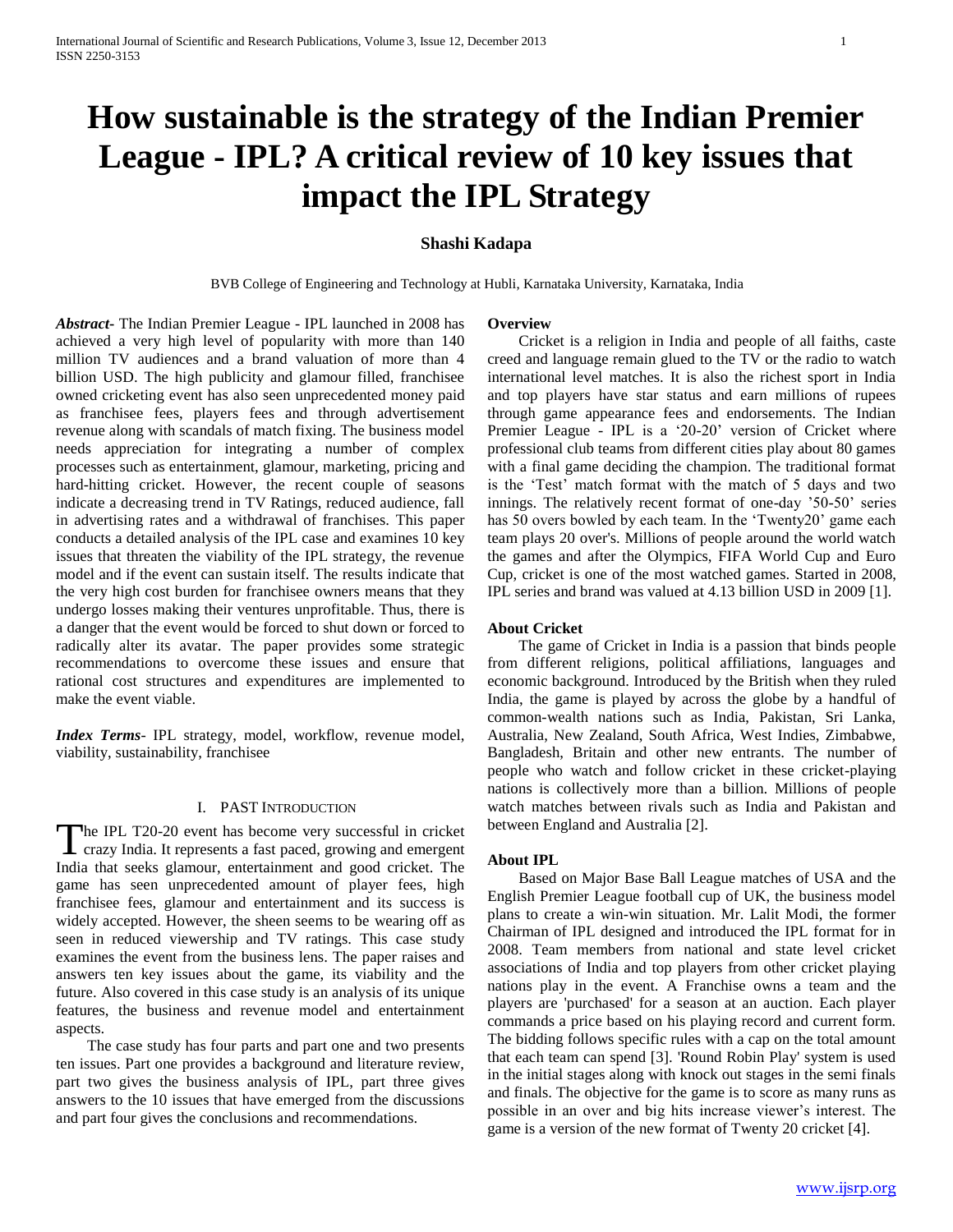With the 2013 season completed, six seasons are over. All matches were staged in India except for the 2009 season that saw the games shifted to South Africa. While the success of the games is well known, the game has unfortunately seen a number of scandals that included match fixing allegations and intense power struggles. The 2009 matches played in South Africa, since the national elections in India clashed with the schedule of the IPL matches, created a lot of backlash among dissenting members of BCCI. With threat perception high, the government of India could not promise adequate security for the matches. Hence, South Africa served as the venue for all 2009 matches, in itself a great achievement with the logistics of moving more than 10,000 players, staff, grounds men and other people, arranging for the infrastructure in SA at a short notice, organizing the TV rights and other endorsement deals. Many people in India did not like the idea of shifting the games to SA and after a lot of political allegations and machinations, Mr. Modi faced ouster from his position and legal charges framed against him and subsequently banned for life from BCCI [5]. This point highlights the intense politics behind IPL matches.

 The IPL brand valuation in 2009 was 2 billion USD; in 2010, it was 4.13 billion USD. This trend was very encouraging and it showed how excellent marketing and packaging could bring in crowds and money. However, in 2011 the brand valuation fell to 3.67 billion USD and in 2012, it further reduced to 2.92 billion USD. The TRP ratings of television also have a similar story to tell. The TV ratings for 2008 season were 4.81 with a cumulative reach of 102.2 million viewers. Over the seasons, the TVR fell to 3.27. However, the game has a huge popularity in a number of cricket playing nations such as UK, Australia whose national team players are a part of some IPL teams [6].

**Issue 1**: *What are the causes for the perceived brand attrition and devaluation and can the viewership be revived?*

# **About BCCI**

 The Board of Control for Cricket in India – BCCI is a private governing body for all forms of cricket in India. It is the sole authority to organize and conduct cricket at the state levels, at the national levels and at the International level. At the state level, state level associations manage cricketing activities and board members from these bodies. Members of the board are usually ex cricket players of repute or public figures and even Indian government ministers and industrialists interested in cricket. BCCI represents the national body and various state association representatives elect its board members. There are 27 state associations and 3 non-playing members arranged in five zones. These zones are north, south, east, west and central [7].

 BCCI organizes a number of international and domestic cricket tournaments. The domestic tournaments are BCCI Corporate Trophy, Syed Mushtaq Ali Trophy, Irani Trophy, NKP Salve Challenger Trophy, Ranji Trophy, Duleep Trophy, Vijay Hazare Trophy, Deodhar Trophy and the Indian Premier League. Among all these events, the IPL is the most profitable. Other tournaments see minimal attendance even though many top-level players participate. It also interacts with the International Cricket Council - ICC and organizes international matches such as test

matches, 50-50 and 20-20 formats between other cricket playing nations. Other than the test matches, the viewership, sponsorships and revenues generated is substantial for the other two formats [8]. Among all the other sports bodies and associations in India, BCCI is the most profitable. It does not take any funding from the Ministry of Sports but uses its own sources to fund all the matches, pay for salaries of board members and staff.

#### **Rationale for the case study**

 The rationale for this case study is that IPL has acquired a social dimension and it can act as an instrument of change for other Indian sports. A thorough understanding of the event with a discussion of the franchises, players, high earnings, business models and other commercial and financial factors will indicate the manner in which such mega events are organized. The case study also examines issues such as sponsors and funding. IPL has generated tremendous participation among relatively unknown players from small towns of India. Indian states such as Maharashtra have started league level games at the state district level and several junior players play in the junior league matches. Therefore, IPL can become a social change agent and a transformation management event. The government of India and the sports department can make use of these opportunities to unearth more players at the junior levels [9]. A thorough study of this event from the direction of sustainability thus becomes very important in understanding and planning for such social events in the future.

 The Sports Authority of India under Ministry of Youth Affairs & Sports, Government of India [10], [11] wants to develop other sports also. However, sponsors are few, funding is nonexistent, participation is less and most of the youths want to play cricket. While professional premier league matches are common in USA, UK, Europe, Australia, South America and some nations of Asia, the phenomenon was unknown in India until IPL came.

 The 50-50 format made cricket very popular, and brought funding and brought revenue generation ability. In the previous decades, Test cricket of 5 days format prevailed and while this format was also popular; opportunities for more players to enter the game were less. Only 11 players with some players kept in reserve as 'extras' had the chance to play and the national team continued with the same line up for many years before the players retired. The IPL format has allowed more players to enter the game and gain experience at the national level. With eight franchises, at least 99 players plus a large number of extra players now has a chance to play at the national level and gain valuable experience. This also increases their chance of selection by national team selectors and they have better chance of entering the national team [12].

## **Literature Review**

 Literature linking premier league matches and general sports growth in developing nations such as India is scant. This case study will attempt to fill this vital gap. Borooah and Mangan [13] have written about IPL franchising, investment and other commercial terms. Sufficient literature exists to link sports, premier leagues and social development in developed nations.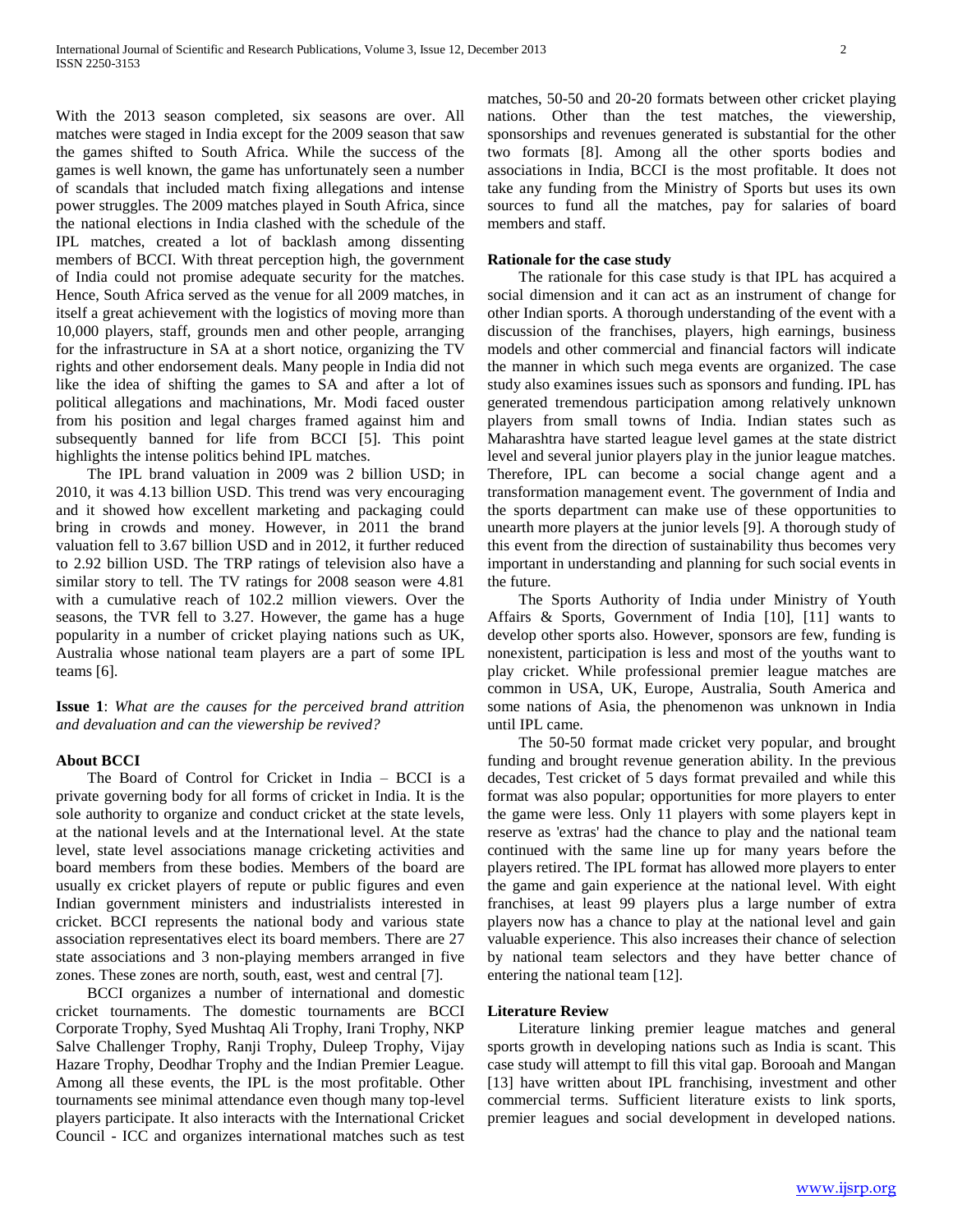This section presents a brief literature review of important subjects.

 Sports development and involvement of youth is a vehicle for social development and helps to improve socially deprived youth, to reduce juvenile crime and promote health and wellbeing. The United Nations has recognized the impact of sports as a means for people to reach their true potential and to reach personal and community objectives [14]. Professional league sports such as football help to develop the overall sports involvement of children and school students in nations such as UK, Germany, France and Japan. In these nations, professional league clubs often take up social development as a part of the corporate social responsibility [15].

 In the developing world, women look at sports as a method to converge their interest for growth, in creating safe places and building social assets for young women. Sports are a tool in community regeneration, social inclusion and reconstruction efforts in conflict situations. Poor regions of Kenya, Egypt and Nairobi have shown this progress. The involvement of international agencies and NGO activities tend to help girls from conservative backgrounds to take up sports since sports now acquire a legitimacy and social acceptance that was not present before [16]. Ratten and Ratten [17] have discussed how international marketing principles can be used to market sports events. Sports at the local levels are linked to CSR, tourism, entrepreneurship and this is an optimum area that needs to be further examined when the success of IPL has to be replicated in other sports. McDonald [18] presents details of a research in Australia on a study of 3700 season ticket holders of football games. The research shows that interest in overseas football league games had an important role in the successful development of local Australian soccer league.

 Madichie [19] has researched the manner in which Premier English Soccer sees globalization with a number of foreign players and even foreign owners of clubs accepted by English fans. Obviously, good and skilled football players and huge investments, made fans ignore the foreign origins of the players. Even IPL games of India show this pattern where foreign players of a franchise are cheered when they score against star Indian players of another franchise. Obviously, club allegiance for the fans becomes more important than national patriotism [20].

 Coates and Humphreys [21] however do not agree that professional league games help a community or a city to increase revenue. Their argument is that the huge expenditure incurred in construction of stadiums and other infrastructure offset any gains made by the community in renting out the stadium and other facilities to other event managers.

 **Issue 2**: *How can the IPL success be used to make other sports grow in India and other developing nations?*

 **Issue 3**: *Is funding the only problem and solution or do other factors such as motivation and recognition encourage people to take up sports other than popular games?*

## **Research Question and Objectives**

 The research question proposed is "How sustainable is the strategy of the Indian Premier League - IPL? What the 10 key issues that impact the IPL Strategy"? Objectives of the case study are

- To evaluate the IPL sports success and asses viability of the event
- To analyze the financial, commercial and the business models used for IPL
- To study various controversies and problems that have beset the event and to inspect the sustainability of the event

## **Proposed Methodology**

 This section explains the methodology proposed for the case study. The case study approach with secondary data gathering is used [22]. Descriptive research tries to describe the situation, issues and problems and attempts to identify the main issues by analyzing the data. Exploratory research is used when not much is known about the subject. The proposed research on IPL would be the first of its kind. Case study approach finds use when the research is restricted to a specific organization or event. As seen from the previous sections, the research involves describing and analyzing the research data [23]. While IPL is a success, previous attempts to research the event from the perspective of the public sector are not available. The case study approach is used since the study is restricted to the specific sporting event of IPL and not BCCI activities in general or the sports sector in India. Secondary data gathering methods find use since the author of this paper cannot contact IPL organizers and BCCI mainly because these are government sector bodies and the clearances, permissions needed would take a lot of time. Some of the information sources such as franchisee owners and top players are not approachable. The following data gathering methods will be used [24].

- Media reports of reputed publication houses will be accessed, reviewed and the contents analyzed and interpreted for the case study
- Reliable websites of public sector bodies such as IPL, BCCI and the Ministry of Sports will be accessed
- Peer reviewed journals such as ProQuest and Emerald will be accessed to obtain articles related to premier league sports events and other such events

## II. ANALYSIS OF IPL STRATEGY

 This chapter raises some important issues related to IPL. The event runs for about a month and half and the logistics of running the operations are complex. The event attracts huge advertisement money, the players given a star status and the game has its share of beautiful cheerleaders, celebrities, movie stars and controversies. This section discusses these topics.

## **Work flow and Event**

 Franchises and players form the core components of the IPL matches. While franchises buy teams and manage them, players play in the matches. Rest of the entities and stakeholders such as IPL management BCCI, crowds, and advertisers are supporters. For 2013, there were eight franchises as three from previous seasons faced termination. Franchises are selected as per certain norms and appointed after they pay franchisee fees to IPL. Each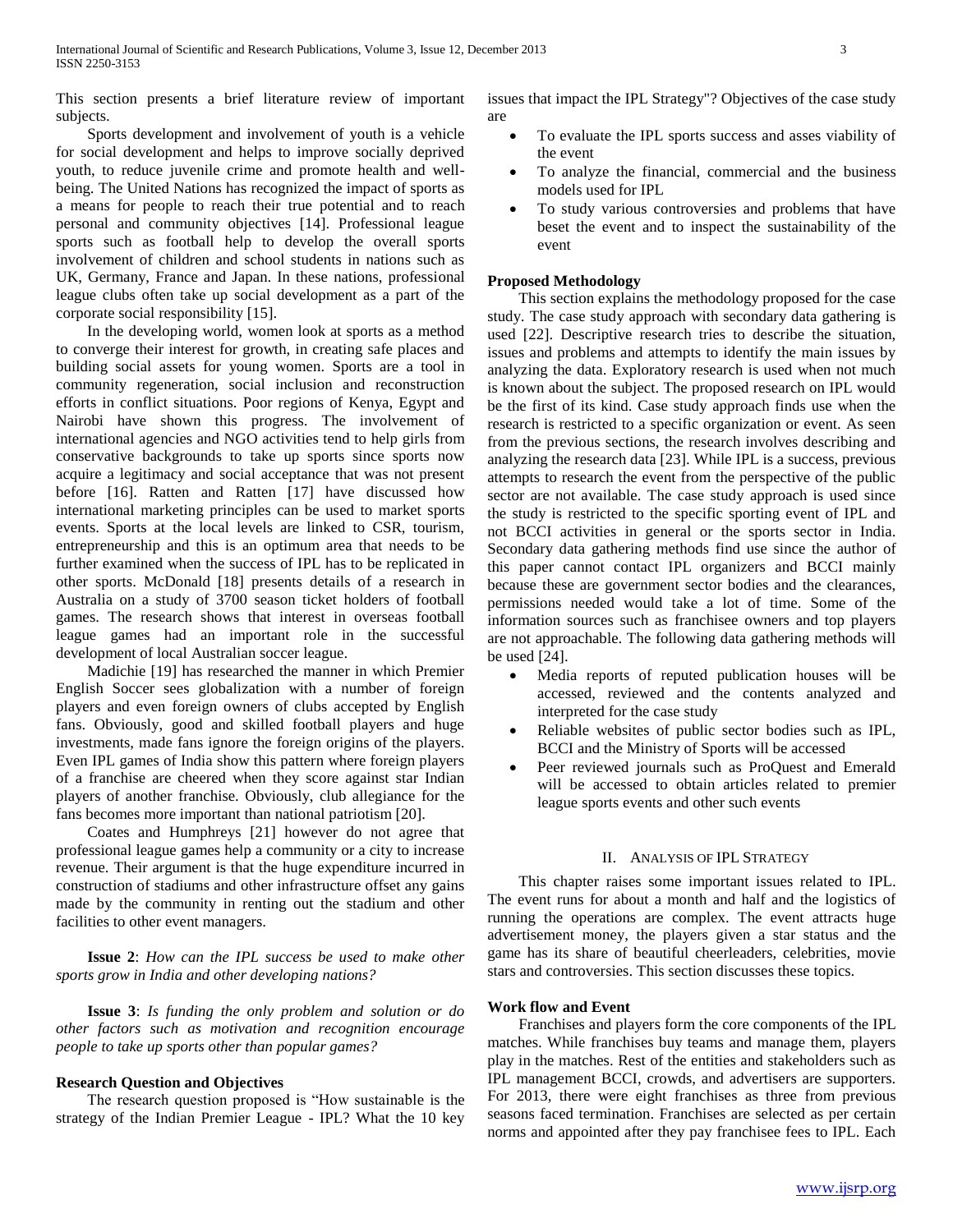franchise can bid for 33 players for a season including a maximum four foreign players [25].

 An auction allows franchises to bid for individual players screened and selected by the BCCI and listed for the auction. Each team plays on a round robin basis with each team playing 8-10 matches. The winning team from each match accumulates points and after the round robin matches are over, four teams with the highest score play for the knock out semi finals and finals matches. The first three teams have guaranteed prize

money while others do not get any prize money. Individual players are purchased at high price in the auction and players earn up to 8 Million INR or more per season of about one and half months, depending on their ranking. The business model and the revenue generation depend mainly on advertisements and sponsors. Advertisement revenue depends on TVR ratings, viewership and the global interest in the game [26], [27], [28]. Please refer to the following figure that indicates the workflow.





### **The IPL Business Model**

 The model is both profit and entertainment driven. Profit comes from the audience who watch the matches on TV and in stadiums. A number of entities and process are involved in the business model. These include players, teams and franchises, infrastructure, the actual game play, models and cheer leaders, revenue flows and games allocation. Unique selling points - USP indicate the main points that have made the game popular. As seen in section 1.4, a number of cricket tournaments are played

in India, however, IPL games have consistently gained very high response and tickets are 'sold out' in a few minutes of the counters opening. There is also the element of glamour with top Indian movie actors and business leaders being franchisee holders. The presence of cheerleaders from West also adds to the glamour. The game is very fast and keeps the audience entertained. Hence, the business model is a combination of glamour + beautiful girls + fast game [29]. Following figure illustrates the business model.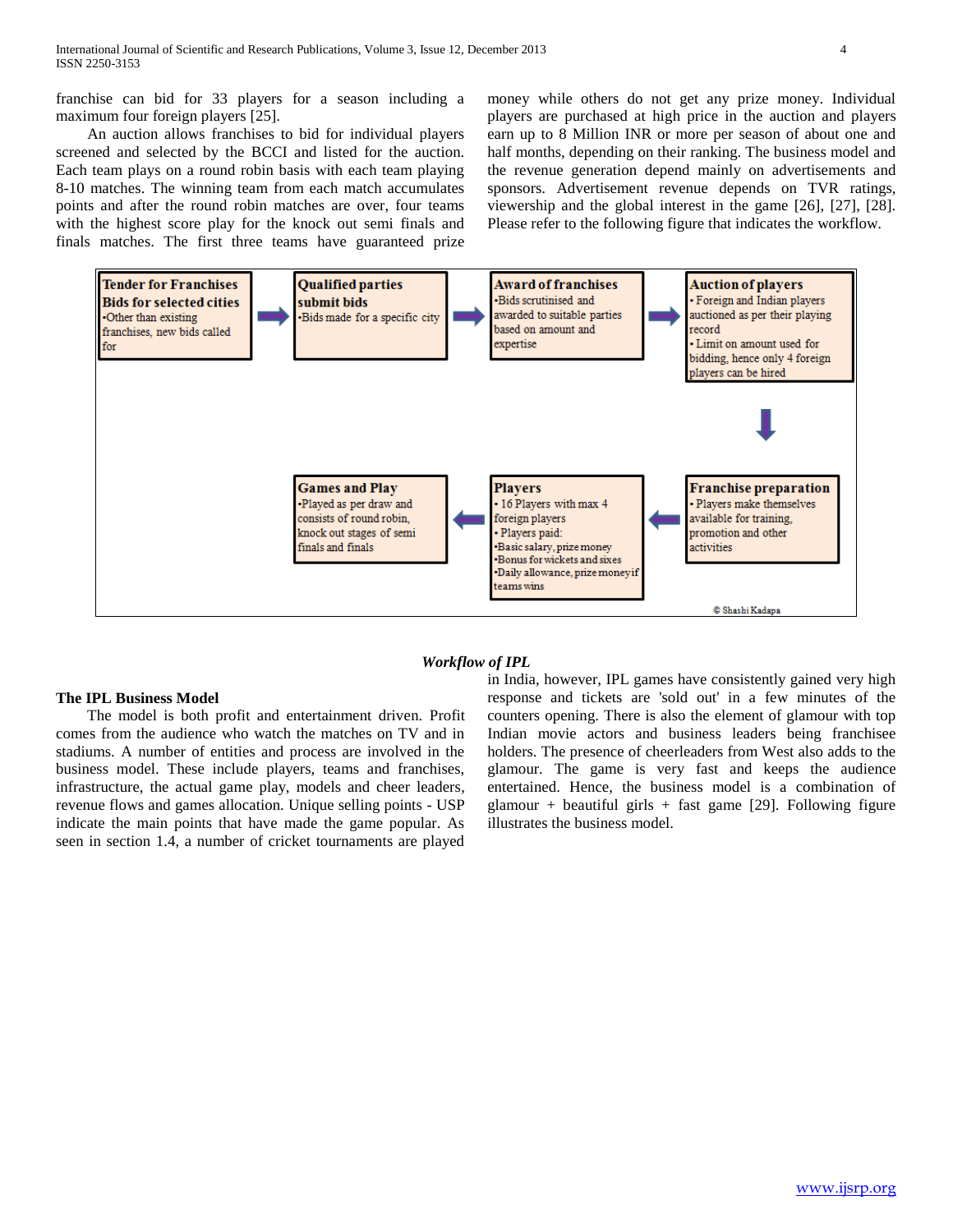

*IPL Business Model*

**Issue 4**: *How sustainable is the model of IPL and what happens when TVR ratings come down?*

## **Revenue Model**

 IPL has two revenue streams and these are central and decentral streams. In the central systems, sponsorships, franchises and broadcasting arrangements provide revenue. For 2012, the IPL title was bought by Pepsi for 400 Crores INR while other sponsors such as Vodafone, Yes bank, Star Plus became the sponsors. McDowell's became the Umpire Sponsor while Sony Max, Sony Six and Times Internet purchased the broadcasting rights. The exact amount paid is not clear and while the estimated

amount paid is large, some key sponsors such as DLF, the title sponsors for earlier games and Hero MotoCorp have withdrawn. In any case, until 2017, the IPL body would keep 40% of the central revenue stream. The balance 54% is shared among franchises while 5% is given as prize money. In the de-central stream, franchisee owners sell ad space on team uniforms and other ad material, TV displays to other firms. In 2012, Aircel, one of the leading mobile phone service provider paid 85 Crores INR to Chennai Super Kings for a three years deal. Delhi Dare Devils has Muthoot Group as the main sponsor while Mumbai Indians had Hero Honda for three years. Please refer to the following figure that illustrates the revenue model.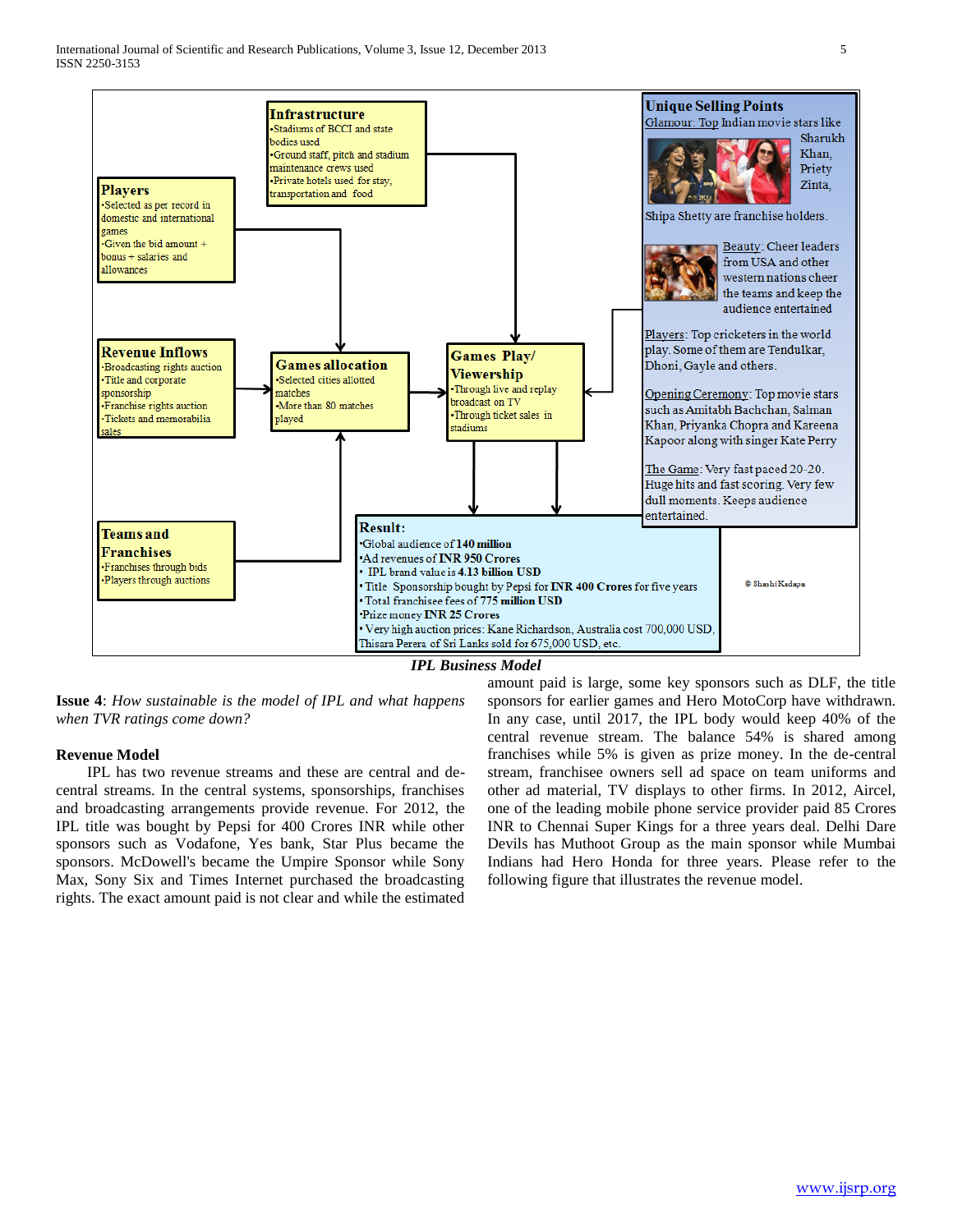

*IPL Revenue Model*

#### **Viability of the revenue model**

 The revenue model is robust enough but in the end, franchises must make profits since they have invested a lot of money. Sunrisers Hyderabad, that made a debut in IPL in 2013 has forecast a loss of 30 Crore INR. The franchise is owned by Sun TV Network and it paid 425 Crore INR for five seasons at 85 Crore INR/ season to BCCI. In addition, players wages added 40 Crores INR/ season giving a total cost of 125 Crore INR/ season. The breakeven cost per season of about 40 days and achieving profits with such a challenging schedule is therefore very challenging. Other franchises such as Royal Challengers Bangalore, Delhi Daredevils, Kings XI Punjab and Mumbai Indians have faced losses right from the first IPL matches. Problem is that with the small window of about 40 days playing makes it difficult to spread costs over a longer time [30].

 Some owners such as GMR, Sun TV, Ambani, India Cements Ltd. and others are big business houses with a very large turnover and an expense of about 125 Crores can be absorbed. However, the fact remains that franchises are not making profits. Kolkata Knight Riders showed a profit of 10.42 Crores INR for the 2011-2012 seasons. Rajasthan Royals also reported a profit of 5.72 Crores INT for 2011-2012 [31]. These franchises do not publish their financial statements and hence it is difficult to assess these claims of loss or profit.

 **Issue 5**: *How much profits have the franchises and sponsors made? Can the revenue model be applied by the sports Ministry to develop other sports*?

#### **Franchises and their operation**

 The IPL franchise is entertainment, revenue and profit driven. The 2012 season had 10 franchises and owned by some of the leading Indian industries, movie stars, politicians and other celebrities. As an example, Reliance Industries owns the 'Mumbai Indian' franchise. Shah Rukh Khan, the movie star of Indian Hindi films and owner of Kolkata Knight Riders Franchise participated from season 1 and he paid 75.09 million USD for 10 years. Rajasthan Royals paid 67 million USD for 10 years or 6.7 million USD/ annum while Sahara India paid 370 million USD for 10 years or 37 million USD per annum. These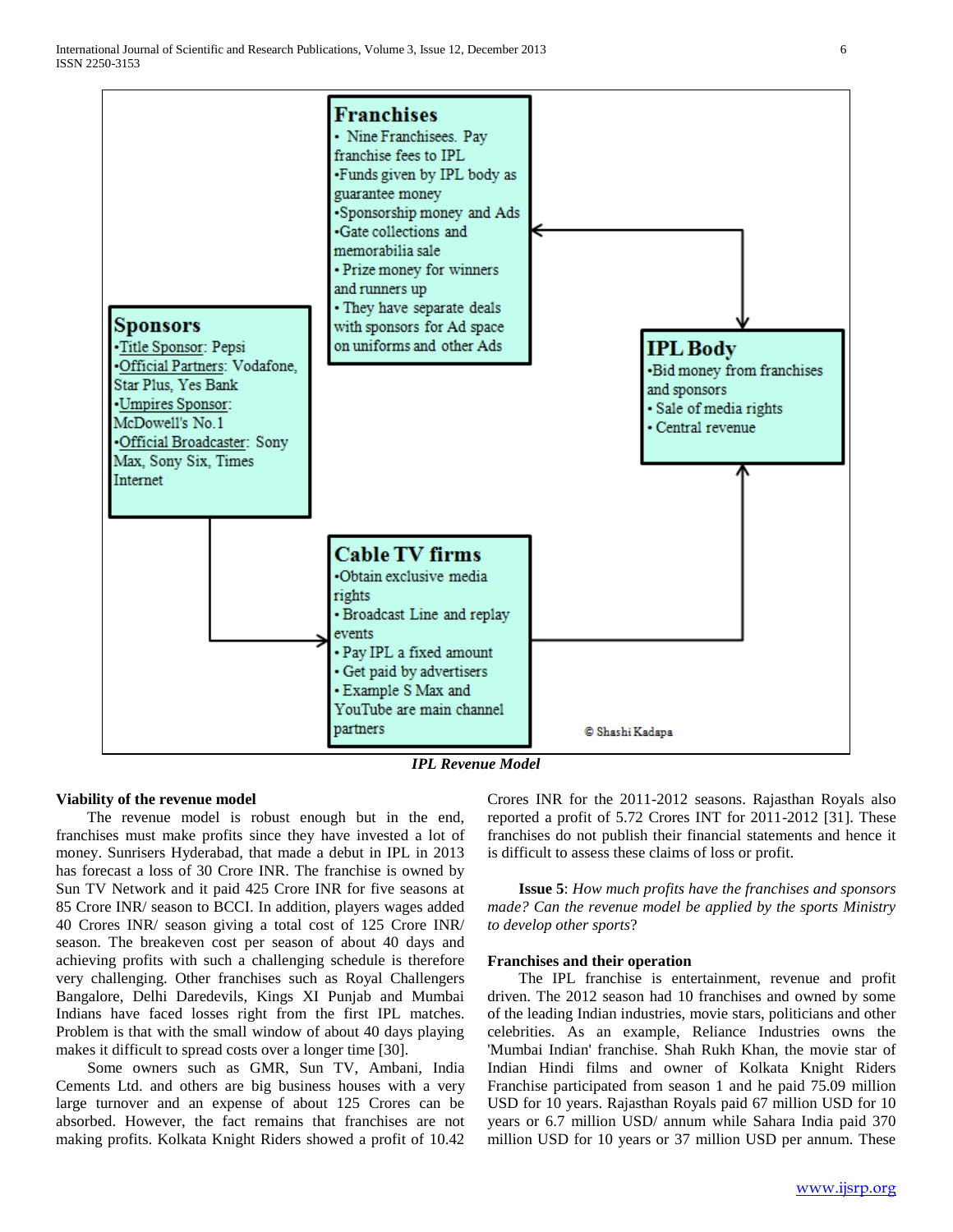amounts need to be paid to the Board of Cricket Council India on an annual basis as the franchise fees [32], [33].

 The branding, glamour and advertisement along with publicity are integral components of the game. However, at the end of the season, the franchises have to show profits. Profits and revenues were supposed to come from TRP ratings, from advertiser's fees and in small amounts from the gate collections. Franchise owners are industrialists, film stars, politicians and business houses who have their own glamour quotient. BCCI subsidizes the franchises and the IPL. Until the end of season 2, revenues from broadcast were paying the franchises. In Season 3, the then president of IPL Mr. Lalit Modi brought in a lot of advertisers and therefore, each of the eight franchises was paid

67.5 Crores INR. By bringing in new advertisers, such as YouTube, MRF, vRock, Colors, Karbonn and others, revenue was increased to 130 Crore INR per team. Obviously, owners that participated in the initial stages stand to make profit. Other deals done through merchandizing but these have not really produced any sizeable profits. The earlier team size was 8 and in 2011 it increased to 10 and in 2012 it was reduced to 9. This means the advertising revenue and earnings are shared with more franchises. For 2013, the number of franchises ad teams playing remains uncertain with Pune Warriors dropping out [34]. Following figure gives the team logos of IPL 2013 participants.



 **Issue 6**: *Is the franchisee model sustainable and do the teams make sufficient profits or give the franchise owners sufficient publicity?*

 **Issue 7**: *The franchisee owners are business people who expect a return, either in the form of publicity or revenues. Can their interest in the franchise be sustained?*

#### **Players Wages and performance**

 The sums offered in the auction for players for a season's play is high. When a ratio of player cost to the runs scored or the wicket he takes, we get some comparable ratios. The strike rate is the ratio of the runs a players scores to the ball faced. The Most Valuable Player Index helps to judge a player. As an example, Gautam Gambhir, captain of the franchise Kolkata Knight Riders was bought for 24,00,000 USD and he scored 590 runs with a strike rate of 143.6 and his MVPI was 688 and his PVI as the \$

per run was 3488. On the other hand, Robin Uthappa was purchased for 21, 00,000 USD. He scored 405 runs with a strike rate of 118.1 and his MVPI rating was 453. These are Indian players and their performance needs to be compared with foreign players such as Steven Smith of Australia who scored 362 runs with a strike rate of 135.6, giving a MVPI of 454. The statistics for all the players show skewed results and it appears that players who purchased for a higher price performed badly while players who paid less performed much better [35]. The models and methods of assessing players need to be reconsidered and an examination of Sabermatics, used in pro Baseball player assessment should be examined [36], [37].

 **Issue 8**: Is the player rating method flawed or should Sabermatics be used for player rating? Or is cricket a game of chance?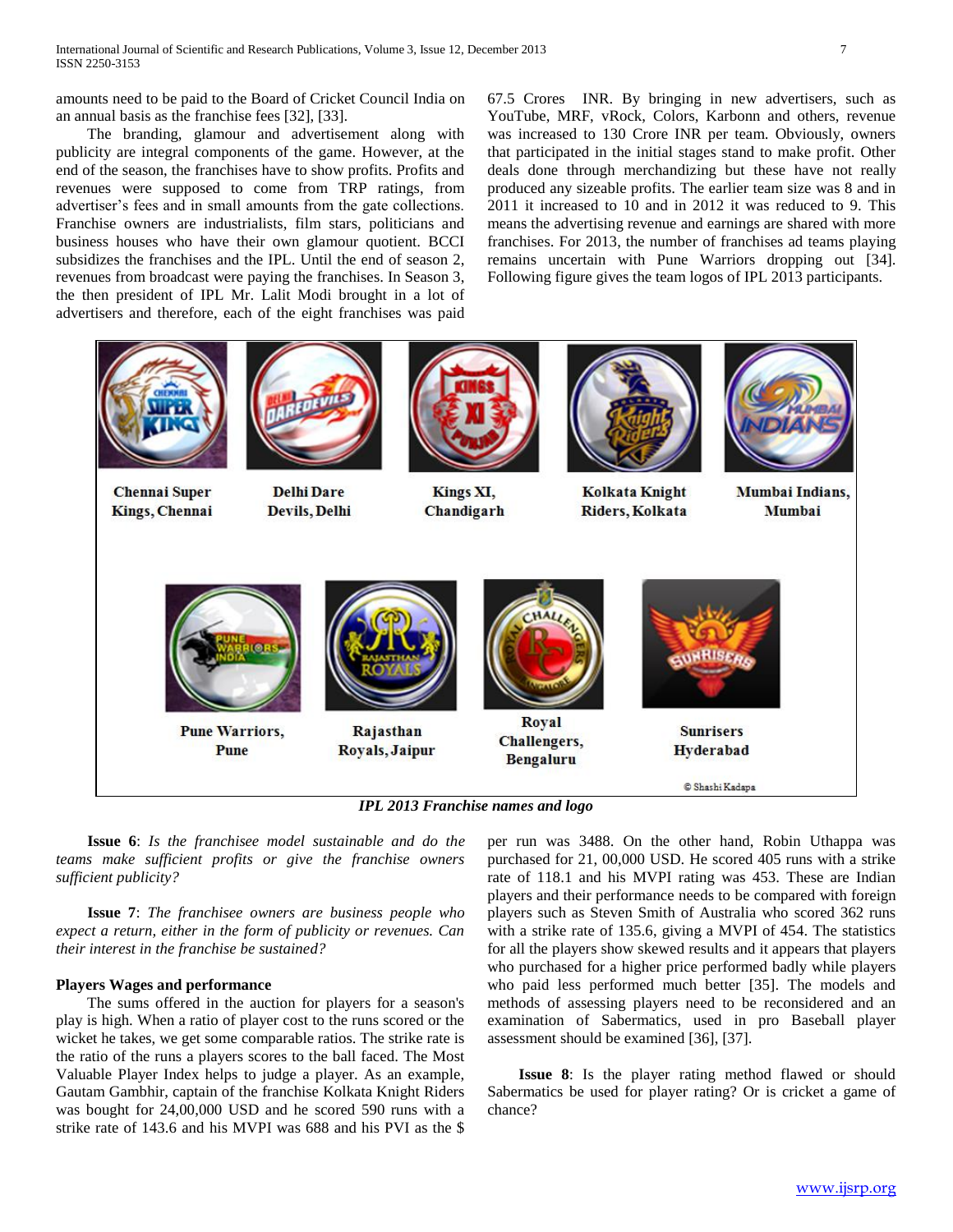## **Advertisers and sponsors**

 TV transmission rights and advertisements form the main revenue stream for the matches. Sony TV and the World Sports Group will pay the BCCI, 1 billion USD for a 10-year deal [38]. The Times Internet Limited, a part of the Times Group Publication has successfully won the global rights for Internet, radio, mobile rights, and TV rights in some territories at a cost of 261.6 Crore INR for four years [39].

**Issue 9**: *Is the high spending by TV and media firms justified and are they getting sufficient exposure through their media spend?*

## **Controversies and Image of IPL**

 The image of IPL was until recently considered as very competitive and where the best players could show their worth. However, a number of serious controversies erupted. The 2013 season saw spot match fixing scandals in which players Sreesanth, Ajit Chandila and Ankeet Chavan faced arrest and subsequently banned from cricket for life. A number of bookies, a part time movie actor Mr. Vindoo Dara Singh were arrested, and the total number of arrests went to 39. Worst of all, Mr. Meiyappan Gurunath, owner of Chennai Super Kings franchisee who is also the son-in-law of N. Srinivasan, the BCCI president was also arrested in betting and match fixing scandals [40].

 In the 2011 season, a number of controversies erupted. Some of these are the spot fixing allegations where a few Indian cricketers' were caught in a TV sting saying they were ready to accept bribes and throw the match [41]. A new franchise from Kochi in India called the Kochi Tuskers was terminated for nonpayment of franchisee fees [42]. In an embarrassing case, an Australian player, Luke Pomersbach was arrested when a US female national alleged that the player had tried to molest her in her hotel room. Adding more fuel to the controversy was the involvement of the son of Mr. Mallaya, owner of Royal Challengers franchise, Bangalore who sent a few unflattering tweets about the lady. The cases and issues were settled in an out of court settlement [43], [44].

 **Issue 10**: *What impact will these scandals and controversies have on viewer's perceptions?*

### **Summary**

 The above sections have highlighted 10 key issues that affect the viability of the game. Answers will help to determine the sustainability and viability of the series. The moot question that needs to be answered is if glamour, entertainment, big money, beautiful girls and other such noncore 'accessories' are needed to build a strong sports culture and sports development in India.

## III. DISCUSSIONS AND ANSWERING THE ISSUES

 In the previous chapters, 10 issues were raised in the discussions. This chapter discusses and answers the questions.

 **1. Issue 1**: *What are the causes for the perceived brand attrition and devaluation of IPL and can the viewership be revived?*

 **Response**: As seen in section 1.3, IPL has seen a reduction in the brand valuation from a high of 4.13 billion USD in 2010 to 2.92 billion USD in 2012. A number of reasons are attributed for this decrease. Since 2011, a number of scandals have hit the game and with charges of spot fixing coming up, the game seems to have lost some legitimacy and authenticity. If a batsman hits a six, then viewers feel that the bowler has taken money to give away runs. Intense infighting among the board members leading to the ouster of Mr. Modi and subsequent charging of Mr. Meyappan, owner of Chennai Super Kings' in betting scandal, the involvement of a huge betting syndicate has further eroded the games authenticity. Another factor is that there is too much cricket with almost 80 IPL matches, then international tours and this has caused viewers fatigue.

## **2. Issue 2**: *How can the IPL success be used to make other sports grow in India and other developing nations?*

 **Response**: The IPL has sufficient viewers interest. Other sports such as badminton, tennis, wrestling, volleyball, basketball, football must be developed with sufficient publicity on similar lines. Presence of international players, sufficient publicity and development of the sports at the grassroots level are important. All the other sports have limited followers and other than a small percentage, rest of Indians does not even know the names of leading players in the games. Badminton saw IPL style games but the events did not achieve much success due to lack of publicity.

# **3. Issue 3**: *Is funding the only problem and solution or do other factors such as motivation and recognition encourage people to take up sports other than popular games?*

 **Response -** Funding, support by local sports bodies, frequent tournaments supported by publicity help to bring viewers. Many sportsmen of other sports survive only on meager jobs in obscure government departments. Once their playing career is over, these players face a bleak future. If sufficient sports facilities were developed where the sportsmen can practice, given proper diet and assured of employment in the corporate world, in the police departments and the army, then other field games will have more takers.

## **4. Issue 4**: *How sustainable is the model of IPL and what happens when TVR ratings come down?*

 **Response**: The viewership and brand valuation has gone down and a few franchise owners have given up their franchises since they do not even recover costs. Interest in the game has reduced and the spate of scandals has further reduced the brand value. The very high value paid to the players is one cost factor and the high franchise fees are another factor that reduces the viability. When TV ratings come down, sponsors and advertisers withdraw and that removes a great funding source. All these factors raise uncertainty and the viability of the game and its sustainability is in doubt. It is up to franchisee owners to decide if it helps their corporate and personal brand to support a franchise.

 **5. Issue 5**: *How much profit has the franchises and sponsors made? Can the revenue model be applied by the sports Ministry to develop other sports?*

 **Response**: As seen in section 2.2.2, only a couple of franchises claim to have made some profits. Others are under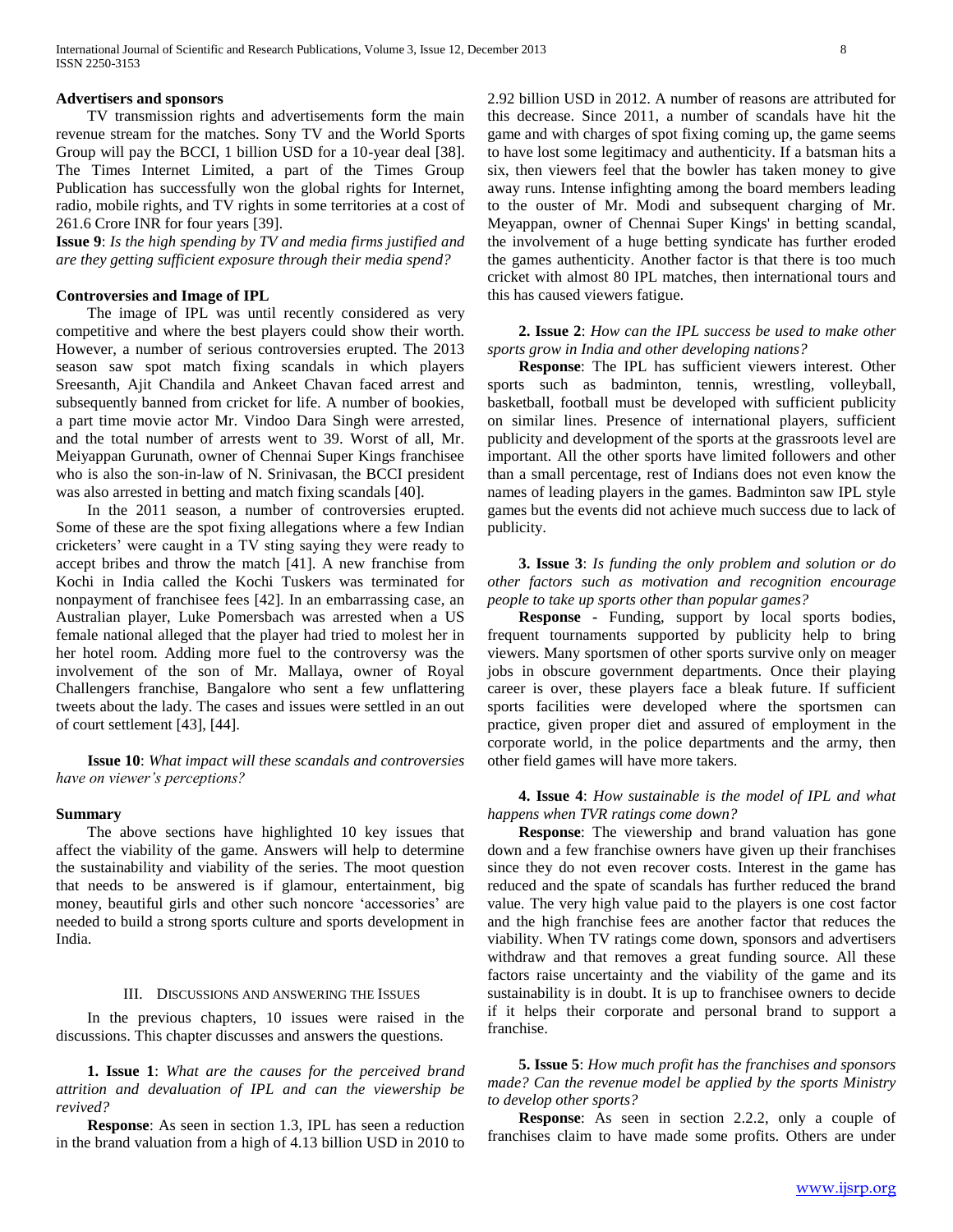loss and the glamour, presence of movie stars, cheer girls and entertainers have not added to the revenues. The revenue model can certainly be applied for other sports provided a rationale amount of spending, costing and returns analysis is done.

# **6. Issue 6**: *Is the franchisee model sustainable and do the teams make sufficient profits or give the franchise owners sufficient publicity?*

 **Response**: The franchisee model is such that the early owners who participated from 2008 onwards pay fewer fees. Newcomers have to pay a high amount and this makes the franchisee model unsustainable. Owners hope to get sufficient publicity but findings, analysis of increase in sales due to the games is not possible since financial returns, and audit reports are not available.

 **7. Issue 7**: *The franchisee owners are business people who expect a return, either in the form of publicity or revenues. Can their interest in the franchise be sustained?*

 **Response**: Franchisee owners such as Sahar Parivar that owned Pune Warriors have given up their franchisee. While the reasons for abandoning the franchise are not clear, the fact that they are losing money and not getting sufficient returns indicates their frustration. While some of them would continue to support the game, the future remains uncertain.

 **8. Issue 8**: *Is the player rating method flawed or should Sabermatics be used for player rating? Or is cricket a game of chance?*

 **Response**: Players are rated as per the runs scores, wickets taken, number of runs given and so on. However, these are superficial metrics and for dropped catches, the bowler does not gain any points. Sabermatics needs to be refined and applied for the game so that players are rated effectively and accurately. A proper and professional understanding of this practice is needed.

## **9. Issue 9**: *Is the high spending by TV and media firms justified and are they getting sufficient exposure through their media spend?*

 **Response**: This is a difficult question to answer since Advertisers have not presented analysis of return on advertisements of IPL. While more sponsors come in, existing ones are dropping off. One of the reasons could be the less than anticipated returns. The constant churn of advertisers and reduction in ad fees indicates that advertisers are not gaining.

# **10. Issue 10**: *What impact will these controversies have on viewer's perceptions?*

 **Response**: Charges of match fixing, corruption and sleaze, presence of betting syndicates and the mafia undermine the spirit of the game. Unless these are curbed strongly, the event will lose its sheen and eventually close down.

## IV. CONCLUSIONS AND RECOMMENDATIONS

 This chapter presents important conclusions that can be drawn from the case study analysis. Recommendations to improve the game are also given.

## **Conclusions**

 The IPL has achieved a very huge amount of success in just six seasons. However, as statistics indicate, the game is losing its popularity. Over exposure of cricket, decreasing TV audience, decrease in TV sponsorship fees and reduced ads point to the waning interest. A number of reasons are attributed to this decrease and some of them are scandals such as spot match fixing where a number of leading players and franchisee owners were caught, the presence of bookies who try to fix the matches, other scandals involving molestation, infighting among the BCCI management and other scandals. Such incidents are few but they have managed to erode on the credibility of the IPL tournament.

 The revenue model indicates that a large amount of money is involved in player's wages, fees that franchises pay to BCCI and other expenses. Revenue generation is mainly from advertisements and sponsors and these people are interested as long as there is an assured audience for TV so that they get sufficient exposure. With TV viewership reducing and audience interest waning, the revenue model is under pressure. Franchises have not made any profits and operate under loss since they pay franchise fees to the BCCI, pay for players wages and take care of other expenses. The prize money for winning teams is still inadequate to compensate for the losses.

 With this analysis, IPL event is not sustainable. Important stakeholders such as franchises and advertisers/ sponsors are making losses. With very high costs, the IPL model seems to be non-sustainable. There is a great danger that after a few more seasons, the game will lose its viability and attraction and the event may have to close down or it will have to change its present format of high cost structures.

## **Recommendations**

 Considering the above challenges and issues, the following recommendations are made to make the IPL event viable, .

- BCCI should institute an expert body of finance experts and accountants to analyze various cost structures make predictions about revenue generation and then place a cap on the franchisee fees and wages paid to players.
- The intention of this analysis is not to take away the glamour but to keep the game viable and ensure that it continues
- It is possible that wages will be reduced drastically and foreign players who are attracted by the high fees may choose to drop out
- Once a rational and acceptable fees structure is created then one can design the game formats, number of matches to be played and so on.
- Another recommendation is to play the game every two years, as this will revive flagging interest.

 Regarding developing of other sports, some recommendations follow. Please refer to the below suggestions.

 Field athletics and sports in non-cricket areas need development from the primary school level. This requires sufficient funds, dedicated government interest and a will to abstain from corruption and infighting.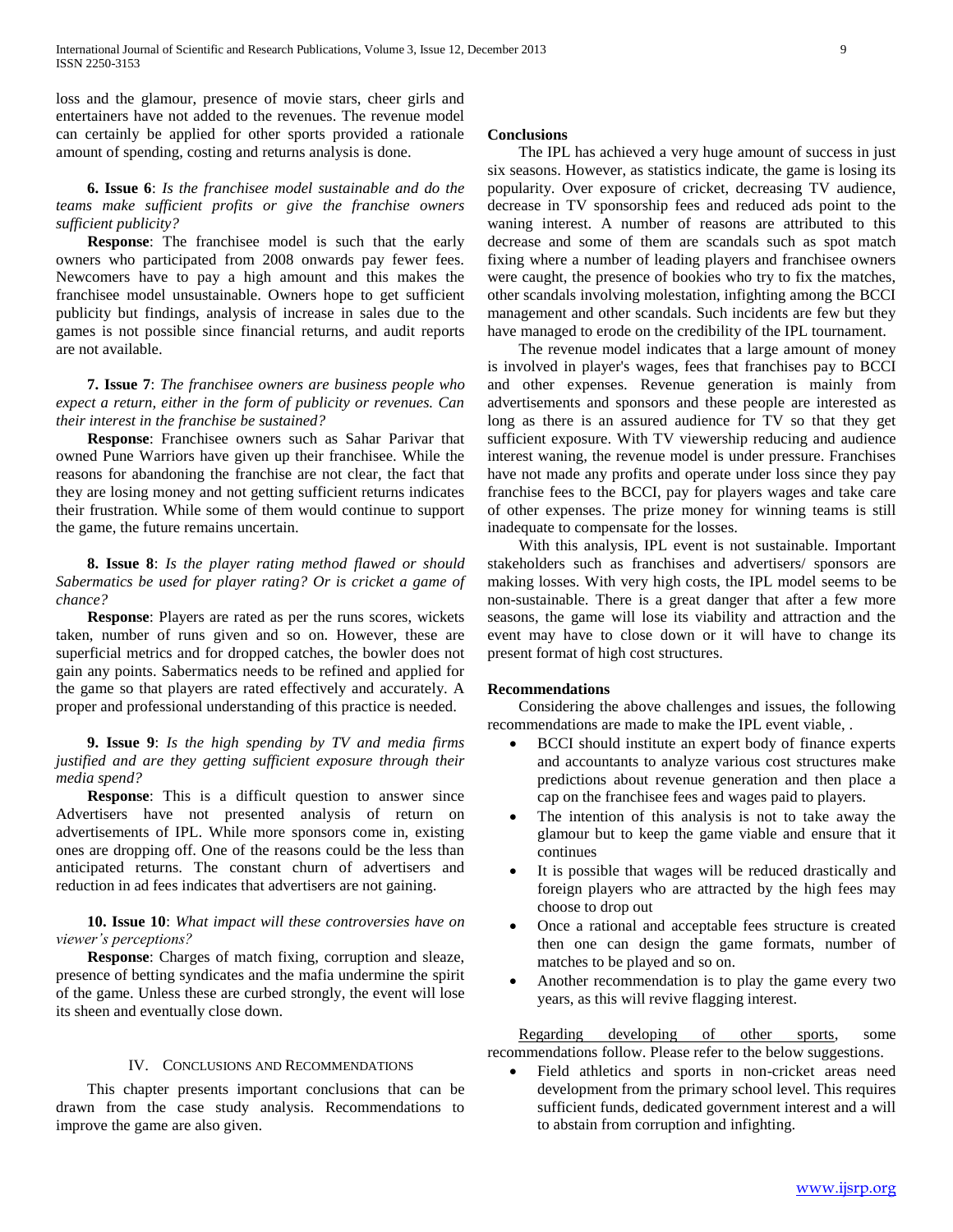- Resources such as food, exercise, sufficient grace marks in exams if a promising athlete fails in his academic exams need focus.
- More important, there should be assurance that athletes qualifying for certain district level games would be given jobs in the police, government or the army and absorbed in the corporate world
- IPL style of playing can be introduced with sufficient publicity and advertisement

### **Research Limitations**

 The paper used the secondary research method with a review of documents and reliable websites available in the public domain. Company financial documents of franchises and advertising agencies were not available for research.

#### **Suggestions for further studies**

 It is suggested that another study using primary research with interviews and surveys should be used. Survey of franchisee owners and BCCI officials and key IPL players must be carried out along with a survey of TV and stadium audience of the games.

#### **REFERENCES**

- [1] V, Bhat, Brand IPL comes under a cloud, 1 June 2012. [Online] Available: http://www.business-standard.com/india/news/brand-ipl-comesundercloud/475920/ (7 October 2013)
- [2] D, Terry, "The Seventeenth Century Game of Cricket: A reconstruction of the Game", The Sports Historian, vol. 20, no. 1, pp. 33-43, 2010
- IPL Handbook, The IPL Media Handbook, 2013, 2013. [Online] Available: http://www.iplt20.com/mediahandbook (19 September 2013)
- [4] A. Agarwal, Indian Premier League A Dummies Guide, 1 April 2011. [Online] Available: http://www.labnol.org/sports/india-premier-league-t20 cricket/8153/ (9 October 2013)
- [5] S. Bamzai, IPL 2011: All teams set to earn profit form fourth edition of IPL, 14 June 2012. [Online] Available: http://indiatoday.intoday.in/story/allteams-to-profit-from-ipl-4/1/134641.html (12 September 2013)
- [6] **Ibid** [1]
- [7] BCCI Committees, Different Committees and State Associations, 2012. [Online] Available http://www.bcci.tv/bcci/bccitv/index/committee (31 August 2013)
- [8] BCCI Tournaments, Different domestic level tournaments conducted, 2012. [Online] Available: http://www.bcci.tv/bcci/bccitv/community/tournaments/domestic (31 August, 2013)
- [9] IPL, Indian Premier League, 2012. [Online] Available: http://iplt20.com/ (22 September 2013)
- [10] SAI, Sports Authority of India, 2012. [Online] Available: http://www.sportsauthorityofindia.nic.in/ (28 September 2013)
- [11] YAS, Ministry of Youth Affairs and Sports, 2012. [Online] Available: http://yas.nic.in/index.html (28 September 2013)
- [12] A, Bull, Why cricket in India is a true wonder of the world, 2011. [Online] Available: http://www.guardian.co.uk/sport/2011/mar/15/the-spin-indiancricket (20 September 2013)
- [13] V. K. Borooah, and Mangan, J. "Mistaking Style for Substance: Investor Exuberance in the 2008 Indian Premier League Auction". Journal of Sports Economics, vol. 13, no. 3, pp. 266-287, 2012
- [14] Sport & Development, The UN's Perspective on Sport & Development, 2012. **Communist Communist Communist Example 3** Available: http://www.sportanddev.org/en/learnmore/what\_is\_sport\_and\_development /the\_un\_s\_perspective\_on\_sport\_\_\_development/ (31 September 2013)
- [15] T. Breitbartha, T and Harrisa, P. "The Role of Corporate Social Responsibility in the Football Business: Towards the Development of a

Conceptual Model". European Sport Management Quarterly, vol. 8, no. 2, pp. 179-206, 2008

- [16] M, Brady, "Creating safe spaces and building social assets for young women in the developing world: a new role for sports", Women's Studies Quarterly, vol. 33, no. 1/2, pp. 35-50, 2012
- [17] V, Ratten. H, Ratten, "International sport marketing: practical and future research implications", Journal of Business & Industrial Marketing, vol. 26, no. 8, pp. 614-620, 2011
- [18] H, McDonald. A, J, Karg. and D, Lock, "Leveraging fans' global football allegiances to build domestic league support". Asia Pacific Journal of Marketing and Logistics, vol. 22, no. 1, pp. 67-89, 2010
- [19] N, Madichie, "Management implications of foreign players in the English Premiership League football", Management Decision, vol. 47, no.(1), pp. 24-50, 2009
- [20] G. Dickson, S. Phelps and D. Waugh. "Multi-level governance in an international strategic alliance: The plight of the Phoenix and the Asian football market". Asia Pacific Journal of Marketing and Logistics, vol. 22, no. 1, pp. 111-124, 2010
- [21] D, Coates, and Humphreys, B. R. "Professional Sports Facilities, Franchises and Urban Economic Development". Public Finance and Management, vol. 3, no. 3, pp. 335-357, 2003
- [22] M, Saunders, Research methods for business students, 5th ed. Harlow Financial Time Prentice Hall, 2009
- [23] R. K. Yin, Case Study Research: Design and Methods, 4th Edition, Sage Publications, Inc. 2008
- [24] M, Easterby-Smith. R, Thorpe. P, Jackson. and A. Lowe, Management Research, 3rd edition, Sage Publications, 2008
- [25] Invectura, IPL 2012 Schedule New Rules of IPL 5, 30 March 2012. [Online] Available: http://www.invectura.com/ipl-2012-schedule/(6 October 2013)
- [26] I, Basu, Does the IPL model make sense? 27 January 200). [Online] Available: http://articles.timesofindia.indiatimes.com/2008-01-27/specialreport/27748861\_1\_ipl-indian-premier-league-prize-money (6 October 2013)
- [27] N, Gollapudi, Slow trading with all eyes on auction, 3 January 2009. [Online] **Available:** Available: http://www.espncricinfo.com/ipl2009/content/story/387453.html (13 September 2013)
- [28] A, Ramanathan, IPL: Beyond the Boundary, 25 June 2011. [Online] Available: http://business.outlookindia.com/printarticle.aspx?277269 (22 September 2013)
- [29] Ibid [26]
- [30] K, Narayan. A, Sheikh. and S. L. Bridget, Profits still elude some IPL teams, 2013. [Online] Available: http://www.livemint.com/Consumer/Vx82Oge7kJ5nYt6rylf5FM/Profitsstill-elude-some-IPL-teams.html (8 October 2013)
- [31] Ibid [30]
- [32] T. R. Vivek, Business lessons from IPL: Franchise model is risk free, 10 April 2011. [Online] Available: http://articles.economictimes.indiatimes.com/2011-04- 10/news/30154793\_1\_brand-finance-ipl-chennai-franchise (12 September 2013)
- [33] H, Goenka, IPL Franchise: High on hype, low on returns, 29 April 2010. [Online] Available: http://timesofindia.indiatimes.com/business/indiabusiness/IPL-Franchise-High-on-hype-low-onreturns/articleshow/5870722.cms (28 September 2013)
- [34] FunInStore, How IPL Franchise make money from their teams? 11 April 2011. [Online] Available: http://www.funinstore.com/2011/04/how-iplfranchise-make-money-from-their-teams/ (28 September 2013)
- [35] P, Maji. & S, Bhogle, Analysis: The hits and flops of IPL 5, 7 June 2012. [Online] Available: http://www.rediff.com/cricket/report/ipl-5hits-missesflops-best-players/20120607.htm (September 2013)
- [36] J, Silverman, How Sabermetrics Works, 2011. [Online] Available: http://entertainment.howstuffworks.com/sabermetrics.htm (10 September 2013
- [37] T, Gilbert, Applying sabermetrics to the Lady Lions, 2012. [Online] Available:

http://www.collegian.psu.edu/blogs/sports\_blog/2012/02/applying\_saberme trics\_to\_the\_lady\_lions\_1.aspx (11 September 2013)